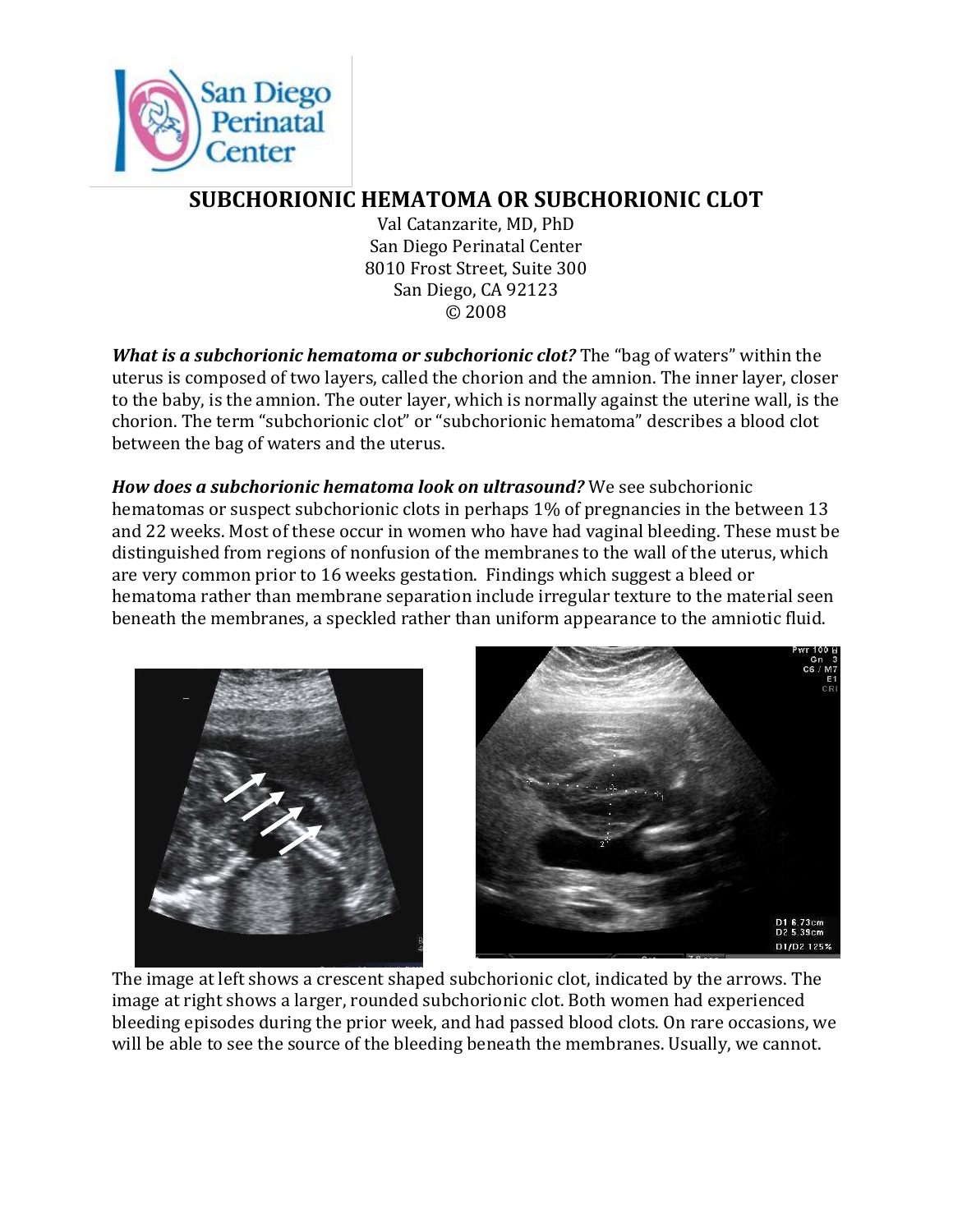

This image is of a region of nonfusion of the membranes, also called chorioamniotic separation. The space between the membranes and uterine wall contains only fluid, and on scan the membranes can be seen to move. Images like this are not suggestive of blood beneath the membranes.

## *What causes subchorionic hematomas or subchorionic clots?*

Usually, we cannot identify any cause for a subchorionic clot. On rare occasions, there will be an underlying cause, such as a maternal coagulation disturbance, history of trauma, severe maternal hypertension or early-onset preeclampsia, or maternal abuse of vasoactive drugs such as cocaine or amphetamines. There is also a case report of a large subchorionic hematoma occurring after thrombolytic therapy during pregnancy.

*What problems can subchorionic hematomas or subchorinic clots cause?* Subchorionic bleeds do increase the chance pregnancy complications, particularly miscarriage and preterm delivery. Sharma and colleagues described 129 pregnancies with a suspected subchorinic clot; 5.4% were lost before 24 weeks' gestation and 18.6% of those progressing beyond 24 weeks went on to preterm delivery. The preterm delivery rate among those who experienced bleeding was 26.6%. In both Pearlstone's and Sharma's reviews, there was an attempt made to relate the size or appearance of the subchorionic bleed to specific pregnancy outcomes. The results do not provide us with sufficient information to make predictions for any individual case.

*Are there medications that can make a clot heal up?* Many subchorionic hematomas will slowly dissolve without treatment, just as a bruise under the skin dissolves. When the occurs, Mother may experience dark red or brown vaginal discharge. Unfortunately, there are not any medications which can aid in the healing of the clot, and while we can treat some of the problems that can occur after a subchorionic clot or hematoma develops, such as preterm contractions, we cannot predict whether these treatments will, or will not, result in a successful pregnancy outcome.

*What might happen if the baby is born early?* Women who have a large subchorionic clotor subchorionic hematoma diagnosed prior to 22 weeks' gestation must consider the potential consequences of a decision to go forward with the pregnancy. They must accept the possibility that they will go on to a very premature birth, and that a surviving infant may not be neurologically or physically normal. For example, at 24 weeks' gestation, the overall survival rate in our Newborn ICU is over 50%, but there is a high rate of long-term neurologic or physical disabilities. Additionally, there is a possibility of fetal growth problems prompting early delivery, again with potential for adverse neurologic and/or physical outcomes.